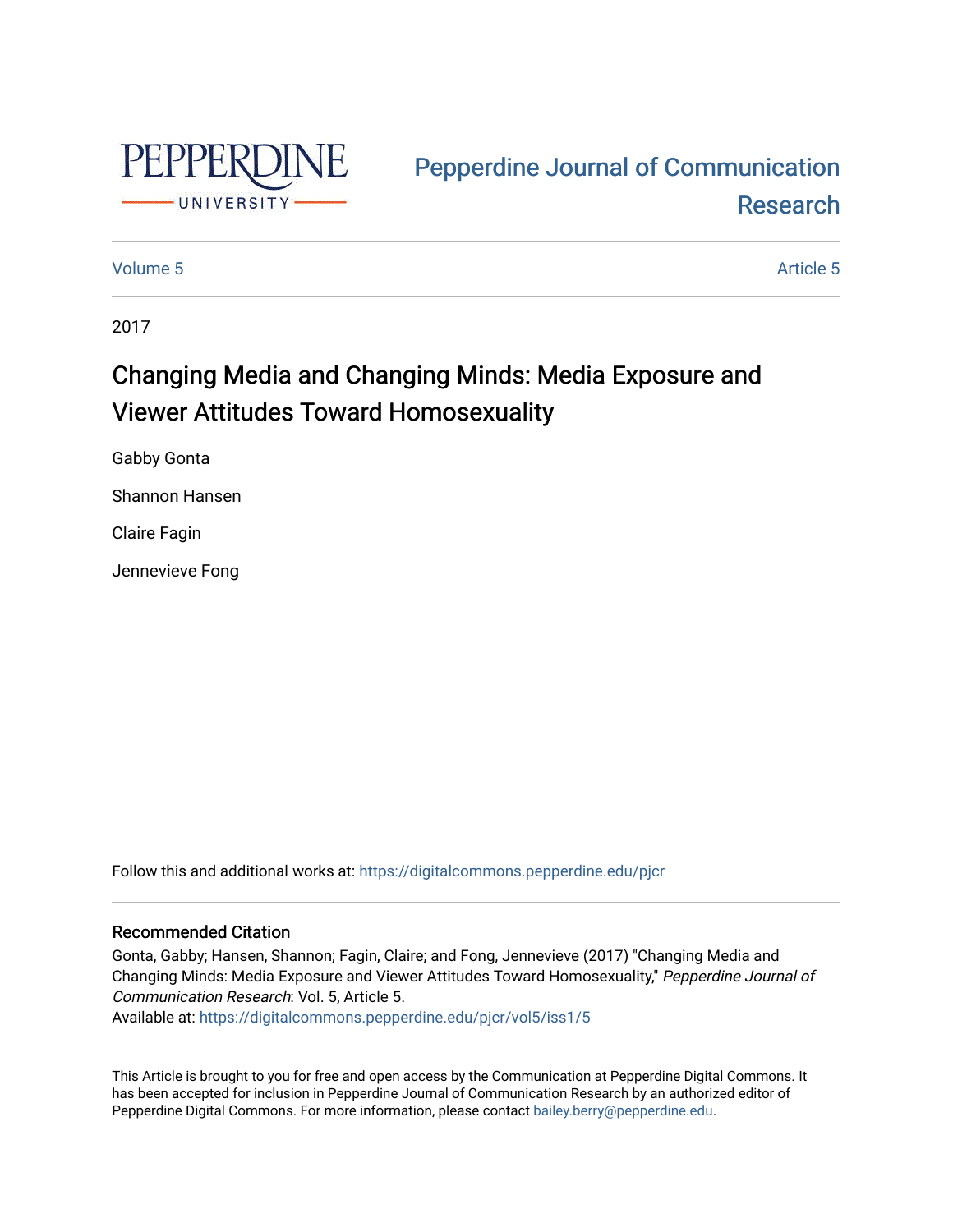# **Changing Media and Changing Minds: Media Exposure and Viewer Attitudes Toward Homosexuality** Gabby Gonta, Shannon Hansen, Claire Fagin, Jennevieve Fong Pepperdine University Assigned in COM 300: Introduction to Communication Research (Dr. Theresa de los Santos)

# **Abstract**

This study aims to evaluate the relationships between media exposure, age, and attitude on homosexuality. Considering past research, we concluded that younger participants with higher levels of media would have more positive attitudes on homosexuality. A convenience non-probability sample of 198 participants (100 young adults, 49 middle-aged adults, and 49 older adults) participated in a cross-sectional, quantitative online survey. Our results show that (1) higher media exposure levels foster more accepting attitudes, (2) young participants are more accepting of homosexuality, and (3) news media participants have more accepting attitudes compared to entertainment media participants.

*Keywords:* media exposure, homosexuality, age, attitudes, acceptability, willingness

The main premise of media is storytelling. Good storytelling seeks to represent all different kinds of people and situations that make up the human experience of life. With homosexuality an increasingly common sexual preference across cultures, it is important for the media to produce content including fair representations of life as a homosexual person. Although they make up only a small sample of the population, their presence should not go unrecognized in the media. In July 2014, The National Health Interview Survey reported that only 2.3 percent of Americans identify as homosexual, lesbian, or bisexual. However, in relation to that small percentage of the population, their presence in the media has grown signifcantly. On all broadcast networks, cable television and streaming services, the presence of regular characters identifying as LGBTQ increased anywhere from 2 to 7 percent since last year (GLAAD). In flm, about 16 percent of flms released in 2014 featured at least one homosexual character (Life Site News). Thus, the purpose of this study is to examine how the introduction of content portraying and describing homosexual people and issues into the mainstream media relates to audiences' views and acceptance. In previous research, media exposure has in fact shown signifcance in determining attitudes about content. In terms of homosexuality representations in the media, previous research suggests that positive exposure boosts positive attitudes for both news and entertainment media.

#### **Review of Literature**

# **General Media Infuence**

The mainstream media has an important role as an information provider and social model. As a primary source of information, the media has a strong infuence over individuals' beliefs, attitudes, and behaviors, especially for those who don't have wide access to other information or are just beginning to shape and form their identities and opinions. Through a self-report survey study, Rimal, Chung, and Dhungana (2015) found that social context moderates how media effects are received by the audiences. The researchers acknowledge that the knowledge present in a larger community contributes to how people consume media and how much they are infuenced by it with more knowledgeable communities turning to each other more ofen than to the media than less knowledgeable communities and communal attitudes about certain issues ofen causing individual attitudes. (Rimal, Chung, & Dhungana, 2015). Television specifcally is one of the main sources of media infuencing both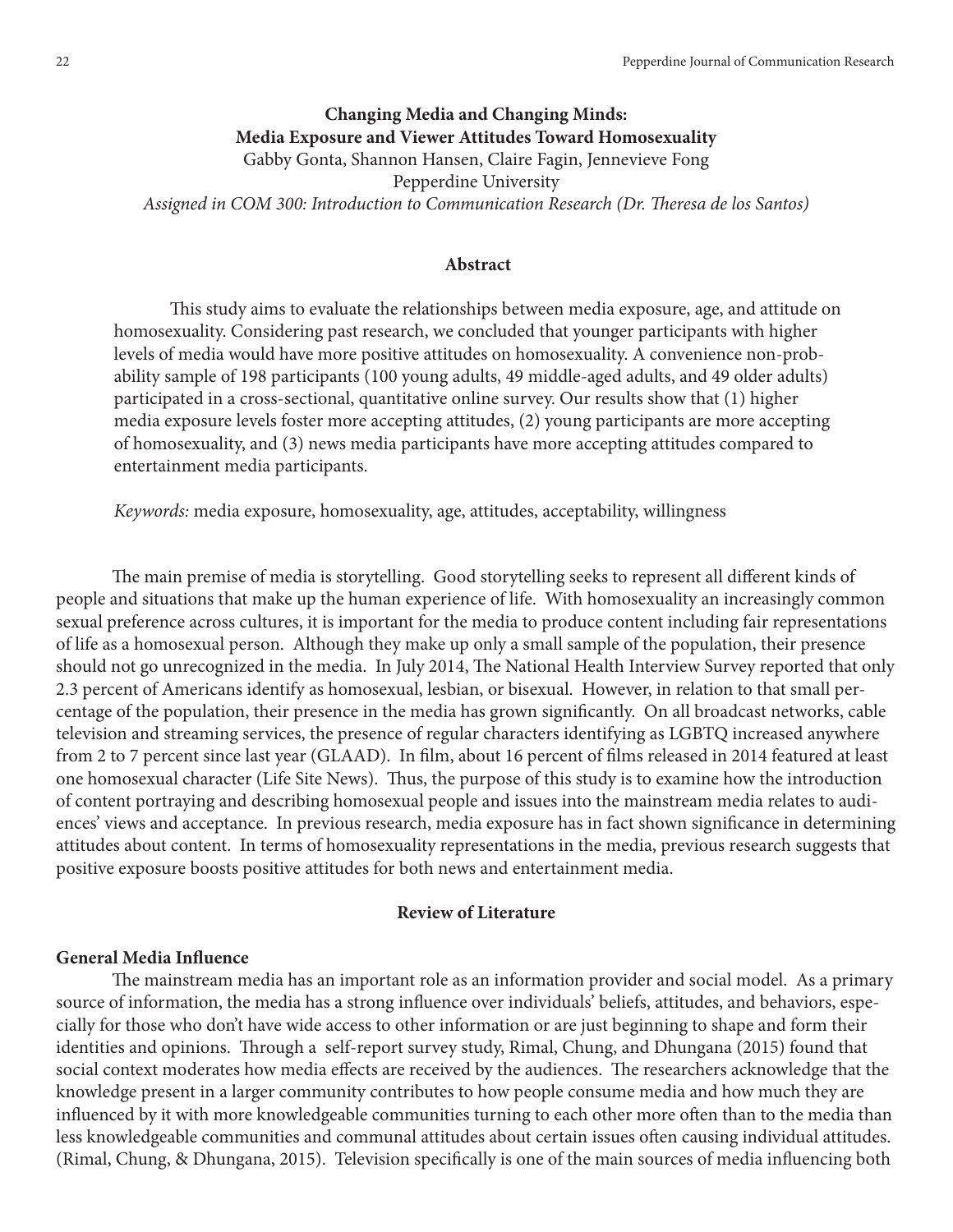young and old audiences today. Gehrau, Brüggemann, and Handrup (2016), in their study of television viewing, discuss the power of the media in infuencing and inspiring audiences for their futures, particularly in young adults and children and their future careers. In their fndings, Gehrau, Brüggemann, and Handrup explain how the media can provide a reinforcement efect in which people's interests motivate what they are interested in watching on television or viewing in the media, like a predisposition. Should a television viewer have an interest in the lives of LGBTQ couples, that interest would provoke them to watch LGBTQ related content, then reinforcing the initial interest they had. In this case, we understand that the media are not all powerful but can infuence those predispositions. As in the previous example, the research on general media infuence can apply to other situations regarding the concentration of homosexuality in the media, concerning how far it has come in representing that community today.

#### **Media Representations of Homosexuality**

Minority groups, including homosexuals, have historically been underrepresented and stereotyped in television shows and flms. Traditionally, homosexual characters have been shown in stereotypical, negative roles solely for the audience's humor (Life Site News). These stereotypes include characters lacking stable relationships, being preoccupied with their sexuality, and being laughable, one-dimensional fgures. However, throughout years of growth of the media as a platform of social expression, there is notable progression in representations and attention to homosexuality.

We have specifcally seen more supportive representation of homosexuality in media beginning in the 21st century. In recent years, the number of shows with leading or recurring homosexual characters has varied from 16 in the 1997-1998 season to 29 in the 2000-2001 season (Homosexual and Lesbian Alliance Against Defamation, n.d.). When studying homosexual television content from 2001-2003, Fisher, et. al. (2007) found that sexual content associated with homosexual individuals was found in about 15% of programs overall.

Not only has the frequency of homosexual characters increased, but accurate representations of them and more realistic storytelling has as well. HBO's series, *Looking*, received substantial praise from the homosexual community, with *Rolling Stone* crediting it to having, "accomplished something distinctive in its ability to show the range of male intimacy," despite its early cancellation and abrupt ending. In addition, when studying the portrayal of children with homosexual parents in the media, Landau (2009) discovered that many empowering messages and lessons that come from such relationships are unfortunately repressed when compared to the narratives of the negative aspects of their world. However, Entertainment media content has overall shifed in signifcant ways throughout the years to be more representative of the homosexual community.

News outlets have also shifed coverage as more homosexual-rights issues have come about in recent years. During the homosexual liberation movement of the 1960s, the only media coverage being made was mainly to reinforce the present anti-homosexual stereotypes (Bennett, 1998). The New York Times ran an article referring to them primarily as "deviant" and "promiscuous," in their frst ever front-page story about homosexuals. It wasn't until the homosexual rights movement and AIDS epidemic of the 1980s that changes were being implemented into mainstream American media. (Alwood, 1996). Regarding news media, Landau (2009) concluded that the presence of homosexuals in the mainstream news fow is important because it is used as a reference point for constructing homosexual politics for American life as it is continually changing. As media representation of the LGBTQ community expands, there is greater potential for messages to infuence audience member's beliefs and attitudes about the homosexual community in positive ways.

#### **Media's Impact on Attitudes about Homosexuality**

In previous research, the media has been shown to infuence audience members' attitudes and beliefs about homosexuality. Bond & Compton (2015) were able to analyze support for the homosexual community by heterosexuals by measuring the degree to which they viewed homosexual characters on television, also ruling out any possibly infuential variables such as sex, age, race, religiosity, and interpersonal relationships with homosexual individuals. The results showed that even in the absence of any personal relationships with openly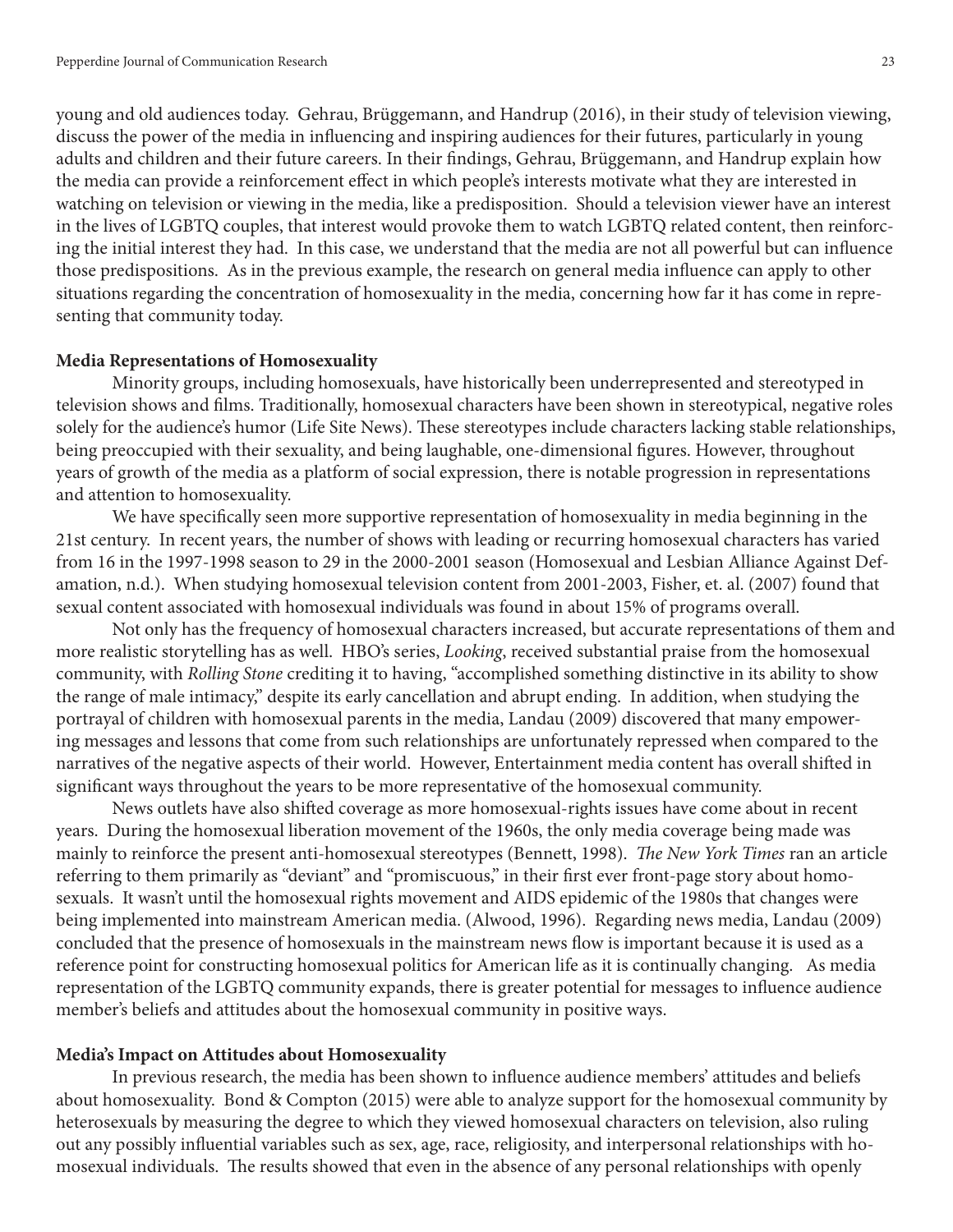homosexual acquaintances, heterosexual television viewers will endorse homosexuals simply through their media interactions with them (Bond & Compton, 2015). Indeed, as acceptance of homosexuality in the media has risen over time, so have viewer attitudes toward it. In Calzo and Ward's (2009) study of attitudes toward homosexuality across the media, they found that most infuence came not from one platform, but many. With college students, media diets varied across platforms for what they considered to be an infuential media source for them. Diferent genres held various homosexuality acceptability rates with music videos producing the most positive attitudes, as one example. With this, Calzo and Ward (2009) concluded that, "Attitudes towards homosexuality are not inborn, but are socialized" (p. 280). The degree to which this socialization takes place is the result of both media and our predisposed variables, best described in behavioral communication theories.

#### **Teoretical Perspectives**

Some prominent media theories like cultivation theory, framing and agenda-setting help better explain how audiences' attitudes about homosexuality may be shifed by media exposure.

**Cultivation.** Cultivation Theory examines the effects of one's long-term, prolonged exposure with television. From a cultivation perspective, some research has suggested that the continued innovation of modern media has caused traditional theory of media cultivation to be less relevant, primarily for ethnic minorities who are seeing much more prominent representation on television (Morgan, Shanahan & Signorielli, 2015). But for the realm of homosexual representations, the portrayals of positive or negative examples of homosexuality on television will infuence the beliefs among heavy viewers that homosexuality is either abnormal, rare, and problematic or normal, frequent and accepted based on the content. For example, if a viewer were a frequent, intent watcher of multiple seasons' of the talk show, Ellen, hosted by the well-known lesbian actress and comedian of the same name, they would most likely view the happenings of her personal life as revealed on the show and her interactions with other members of the entertainment community in her interviews as absolutely normal, frequent and accepted, in turn infuencing their ideas about the entire homosexual and lesbian community in the same way due to their prolonged exposure with the positive representations.

**Framing.** Framing theory states that the media focuses on certain topics and delivers information on them in a motive conscious way. The media is said to highlight specific events and place them in a certain context to either encourage or discourage interpretations. Because of this, the media produces a particularly selective infuence in the way people view reality as they see it in media. Tus, the way stories about homosexual issues are framed also plays a large role in what ends up being viewed, in turn afecting the attitudes of the viewers to come out of it. For example, the attitudes emerging from the news of homosexual marriage becoming legal would be signifcantly altered if news stories include condescending and negative language or bias (CNN).

**Agenda-Setting Teory.** Agenda setting theory explains the ability of the news media to infuence the importance of topics on the public agenda. For example, when marriage equality was examined in a 2013 cover of the New York Times, the issue was perceived by readers as important and notable to a greater degree than before the publication of that news article (Rodriguez & Blumell, 2014). So, the more the topic of homosexuality is covered in news media, the more an audience will regard it as prominent, news worthy and applicable to others' lives as well as their own.

# **Genre Diferences**

Although many platforms of media produce content surrounding homosexual people and issues, not all are not covered equally across these platforms. The difference between news and entertainment media is especially notable in our research. Of the fourteen genres examined by Fisher, et al. (2007), only movies and variety/ comedy shows had substantial percentages of programs that contained homosexual content. Still, overall, entertainment media represents homosexuals in a more integrated way in relation to the rest of society by putting them in positive situations on screen that depict integration, acceptance and love of other characters interacting with them (Bond & Compton, 2015). Whereas in news media, content is restricted to unbiased, factual events that are often conflict-driven and rarely showcase a homosexual individual's day to day lifestyle (Gibson, 2003).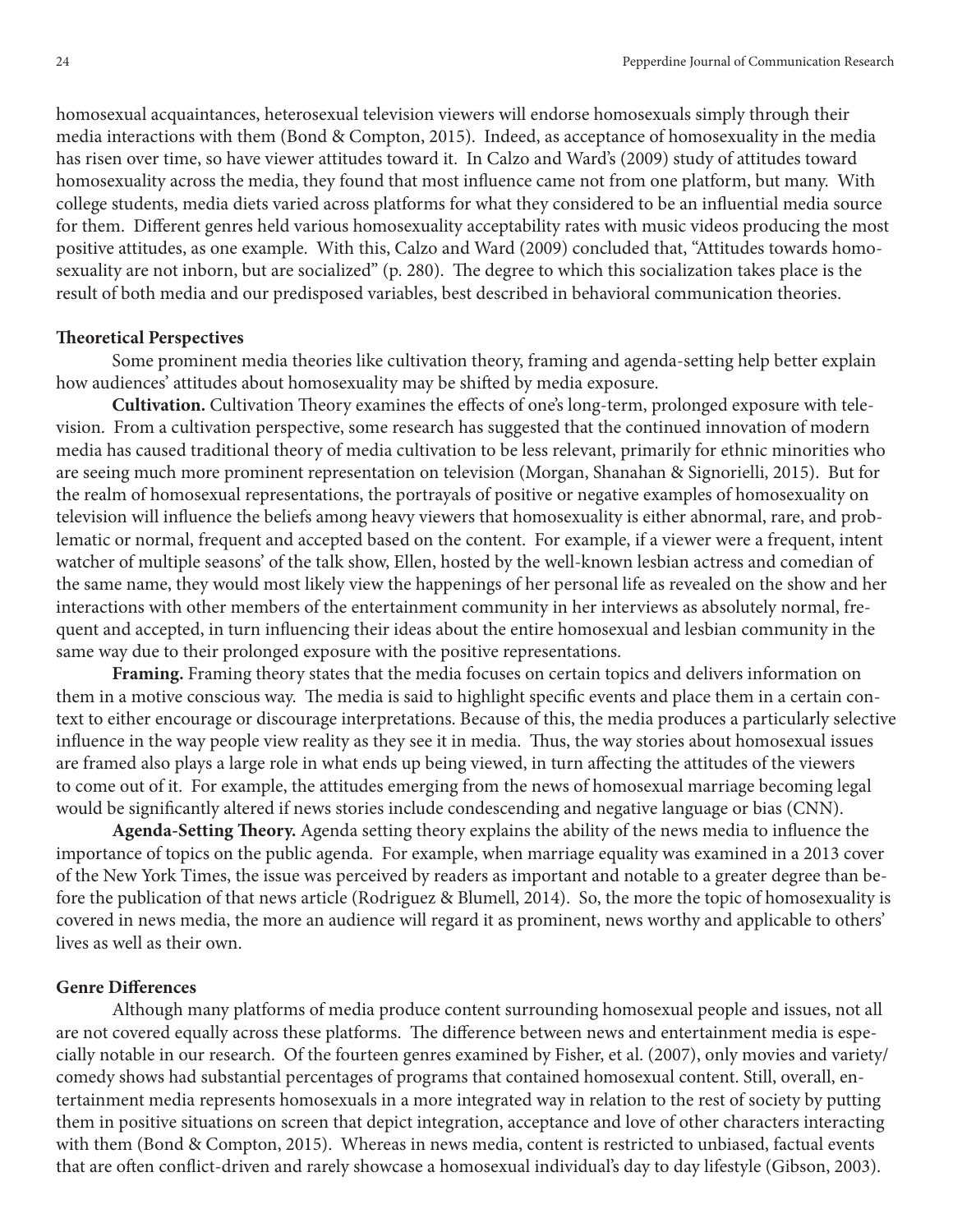In a content analysis of four daily newspapers, Murphy and Aarons (2001) found that the themes of confict was central in over half, around 64 percent, of the stories about homosexuals. Those not about conflict were found to be reporting only mainly about entertainment aspects such as television, movies, books or plays with little relation besides the mention of homosexual characters (Gibson, 2003).

#### **Viewer Variables**

There are also pre-existing variables within viewers that should be considered regarding media's effects on attitudes about homosexuality, including age, religion, and gender. When it comes to age, younger people should be more open to the media's representation of homosexuality. Sharpe (2002) found that, "the portrayal of homosexual people in areas of the media, as characters portrayed in soap operas, helps to make young people's views on homosexuality more acceptable. It represents another way of 'knowing' someone vicariously" (pp. 270-271). Religious infuences have also been shown to play a prominent role in one's acceptance of the practice of homosexuality. For example, because Evangelical Christianity is more judgmental of same-sex relations, individuals under that denomination are less likely to be as strongly infuenced by media exposure to homosexuality portrayals than others under a religious practice with less or no critical beliefs about same-sex relations (Schnabel, 2016). Because we are more likely to understand and get along with this similar to us, gender is another variable to examine upon attitudes toward homosexuality. Whitley (2002) examined the degree of masculinity or femininity on attitudes toward homosexuality, fnding that more masculine-reporting males and more feminine-reporting females, or, more traditionally gender-belief oriented individuals, had more negative attitudes. So, aside from the infuencing power of media exposure alone, the notable viewer variables that infuence attitudes on content, a part from, or in conjunction with media exposure, are important to acknowledge.

# **Hypotheses and Research Questions**

In summary, the media has a large infuence on how individuals are exposed to social issues. As the representation of homosexual characters in both actual, news-based and non-factual, entertaining media increases, there is potential for more acceptance in the public opinion of homosexuality. This study seeks to expand this knowledge regarding media exposure and the acceptance of homosexuality by examining the variables of media exposure, viewer age, and the type of media platform. Based on the above mentioned literature, we proposed the following hypotheses and research question.

H1: As exposure to media with more positive representations of homosexual people and the issue of homosexuality increase a) acceptability for the issue, and b) willingness to learn more about the issue will improve.

H2: Overall, younger adults (who have likely had more exposures to more positive media representations of homosexuality) will be more accepting of the issue.

RQ1: Does satisfaction or close attention to factual, news-based or non-factual, entertaining media representations of homosexuality relate to acceptability and more willingness to learn about the issue?

#### **Method**

#### **Participants and Procedure**

A convenience/purposive sample of 198 participants (154 females and 44 males) between the ages of 18 and 79 (M=36.43, SD = 18.61) participated in a cross-sectional survey study that assessed media exposure and attitudes about homosexual rights and homosexuality. A variety of ages were purposefully represented in the sample with 50.51% (100 people) of participants between the ages of 18 and 23 years old (young adults), 24.75% (49 people) of participants between the ages of 28 and 52 years old (middle-aged adults), and 24.75% (49 people) of participants between 53 and 79 years old. In terms of religious afliation, 17.26% of participants identifed themselves as Protestant, 20.31% of participants identifed themselves as Catholics, 59.39% identifed themselves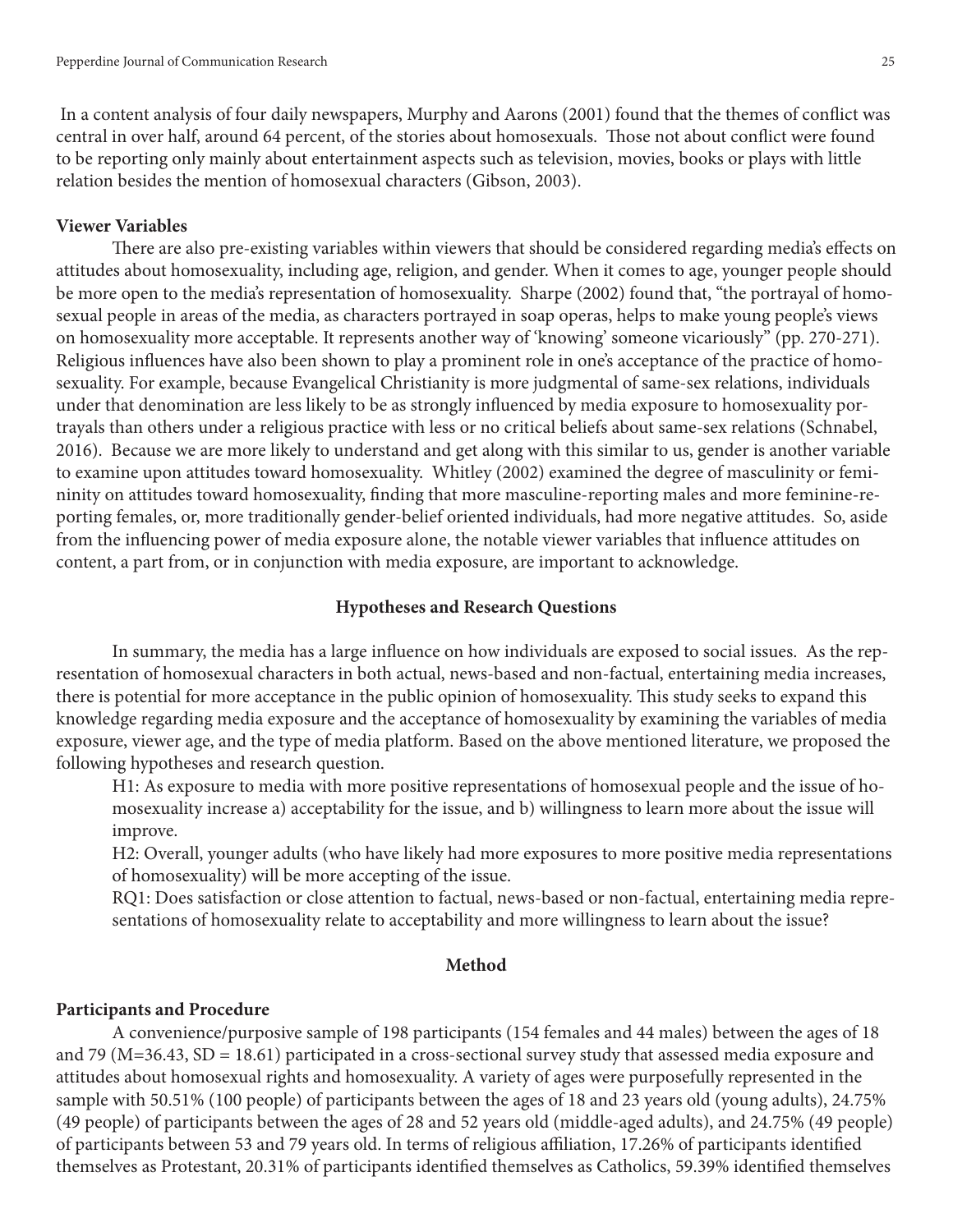as Christian, 0.51% identifed as Islam, 0.51% identifed as Hindu, 1.52% identifed as Buddhist, 5.08% identifed as other, and 10.15% identifed as no religion. Note that these percentages together total over 100% because some participants selected more than one religion, majority of these individuals stating that they were Catholic and Christian, Protestant and Christian, etc.

The online questionnaire was distributed via the social networking site, Facebook, through individual messages and group postings within the Pepperdine community and an email link.

# **Materials**

The electronic survey service, SurveyMonkey.com, was used to create and administer the questionnaire. There were no other materials needed for the study; it was a low cost and paperless questionnaire.

#### **Measures**

The questionnaire used in this study was made up of 35 items in total. The first question was used to gain the participants' informed consent.

**General Media Exposure.** Overall media exposure was assessed with self-report measures. First, Likerttype items were used to assess participants' overall media use. For the question: "On average, how much time do you spend on the following media everyday?", participants were asked to respond on a scale from (1 = Never, 5 = More than 5 hours) for fve diferent media forms including television, magazines, newspapers, internet and social media. Participants were also asked: "How often do you engage with entertainment media platforms (including non-factual television programs and flms)?", and "How ofen do you engage with news media platforms (including factual news broadcast, online articles, or newspapers)?" Subjects responded on a scale from (1= Never , 5 = Always). In the study, participants are asked about their exposure to two types of media: entertainment media, and news media.

**Entertainment Media Exposure.** For the purpose of this study, entertainment media was defned as any media created solely for the purpose of entertaining the public and spreading popular culture. To measure exposure to entertainment media with a focus on homosexual issues or prominent homosexual characters, participants were frst asked if they had seen 16 movies and television shows including *Orange is the New Black*, *Modern Family*, *Glee*, T*e L Word*, T*e Kids are Alright*, and *Brokeback Mountain*. Next, participants were asked to rate on a Likert scale from  $(1 = \text{Very Disatisfied to } 5 = \text{Very Satisfied})$  how satisfied they were with the TV programs or movies they had seen on the list.

**News Media Exposure.** For the purpose of this study, news media was defned as any media created in order to spread current events and keep the public updated around the world. Following the same set-up for entertainment media described above, participants were frst asked if they were exposed at all to ten news events about homosexual and LGBT issues including Bruce Jenner announcing that she is now Caitlyn and will live as a woman, President Barack Obama announcing the designation of the frst national monument to the LGBTQ community, and Tammy Baldwin becoming the frst homosexual politician elected to the Senate, and more. Participants were then asked to rate on a 5-point Likert scale  $(1 = \text{Never}, 5 = \text{A} \text{ Lot})$  how much they followed each news event.

**Attitudes about Homosexuality.** Attitudes about homosexuality were measured using a 22-item, 5-point Likert-type scale to assess participants' perceptions about the inappropriate or appropriate behaviors of homosexuals (1= Agree, 5= Disagree) These items were divided into categories of overall attitudes of acceptability and willingness to learn more. A total of 10 questions assessed attitudes of acceptability, including statements such as, "I fnd homosexual acts disgusting." A total of 12 items assessed attitudes of willingness with items such as, "I would not mind having a homosexual friend." To measure both acceptability and willingness, subjects responded on a scale (1 = Agree,  $5 =$  Disagree).

**Demographics.** Participants were also asked to report their gender, age, and religious afliation.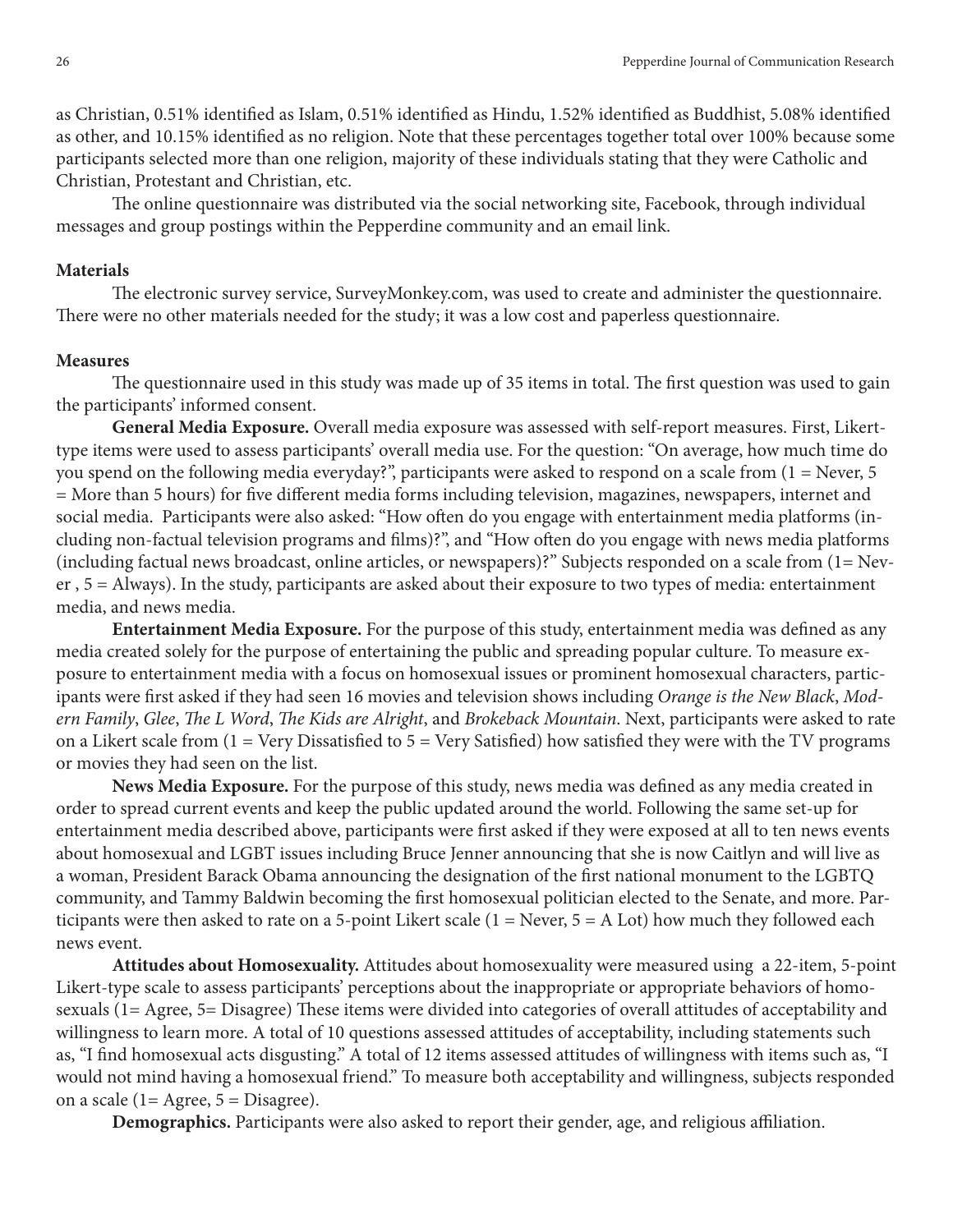# **Results**

**H1:** The first hypothesis predicted that people with more exposure to media with more positive representations of homosexual people and the issue of homosexuality will have higher acceptability for the issue and willingness to learn more about the issue. Our independent variable (amount of media exposure) was categorical (low/high), and our dependent variable (attitudes toward homosexuality) was continuous. Attitudes toward homosexuality was measured on a 5-point Likert-type item (1 = Disagree, 5 = Agree). To see if the hypothesis is supported, we compared each group's mean homosexuality attitude value in terms of acceptability and willingness. In summary of our results, individuals with an overall higher media exposure were more accepting and more willing to learn about homosexuality.

**H1a:** Based on data in our sample for entertainment media consumers, the homosexuality acceptability mean among low-exposed individuals was 1.55 and the homosexuality attitude mean among high-exposed was 1.31. This evidence supports our hypothesis was since 1.31 is lower than 1.55. In the same group of entertainment media consumers, the homosexuality willingness mean among low-exposed individuals was 1.89 and the homosexuality attitude mean among high-exposed was 1.31. In addition, this evidence was supported our hypothesis since 1.31 is lower than 1.89. This evidence is shown below in Figure 1.

**H1b:** Based on data in our sample for news media consumers, shown below in Figure 2, the homosexuality acceptability mean among low-exposed individuals was 1.65 and the homosexuality attitude mean among high-exposed was 1.48. Thus, this evidence supported our hypothesis since 1.48 is lower than 1.65. In the same group of news media consumers, the homosexuality acceptability mean among low-exposed individuals was 2.03 and the homosexuality attitude mean among high-exposed was 1.81. This evidence supported our hypothesis since 1.81 is lower than 2.03.

**H2:** The second hypothesis predicted that younger adults who have likely had more exposure to more positive media representations of homosexuality will be more accepting of issues relating to homosexuality. Our IV (degree of acceptability) was interval, and our DV (age) was categorical, as seen in Figure 3 above. The degree of acceptability was measured using a 5-point Likert-type item (1 = Disagree, 5 = Agree) where 1 disagree represented a low level of acceptance and 5 represented a high level of acceptance towards homosexual issues, and to measure age, three categories were used: young adults (ages 18-23, n=100), middle-aged adults (ages 28-52, n=49), and older adults (ages 53-79, n=48). To see if the hypothesis is supported, we compared each group's mean degree of acceptability. Based on data in our sample, the degree of acceptability mean among young adults was 1.46, among middle-aged adults was 1.85, and among older adults was 2.07. Thus, this hypothesis was supported since 1.46 is lower than 1.85 is lower than 2.07.

**RQ1a:** The research question inquired about the degree of acceptability and willingness to learn more about the issue based on satisfaction or close attention paid to news or entertainment media representations of homosexuality. The variable of satisfaction was measured on a categorical level using a Likert-type item  $(1 = Very$  dissatisfed, 5 = Very satisfed) where 1-very dissatisfed represented a low level of satisfaction and 5-very satisfed represented a high level of satisfaction. The degree of acceptability was measured using a 5-point Likert-type item (1 = Disagree, 5 = Agree) where 1-Disagree represented a low level of acceptance and 5-Agree represented a high level of acceptance towards homosexual issues. A correlation between these variables was computed. Based on the data in our sample, the correlation between satisfaction of entertainment media and acceptability of the issue was  $r = -0.39$  and willingness of the issue was  $r = -0.33$ . Thus, the evidence supports that satisfaction of entertainment media representations of homosexuality negatively correlates for a lower willingness to learn about the issue and negatively correlates for a lower acceptability of the issue.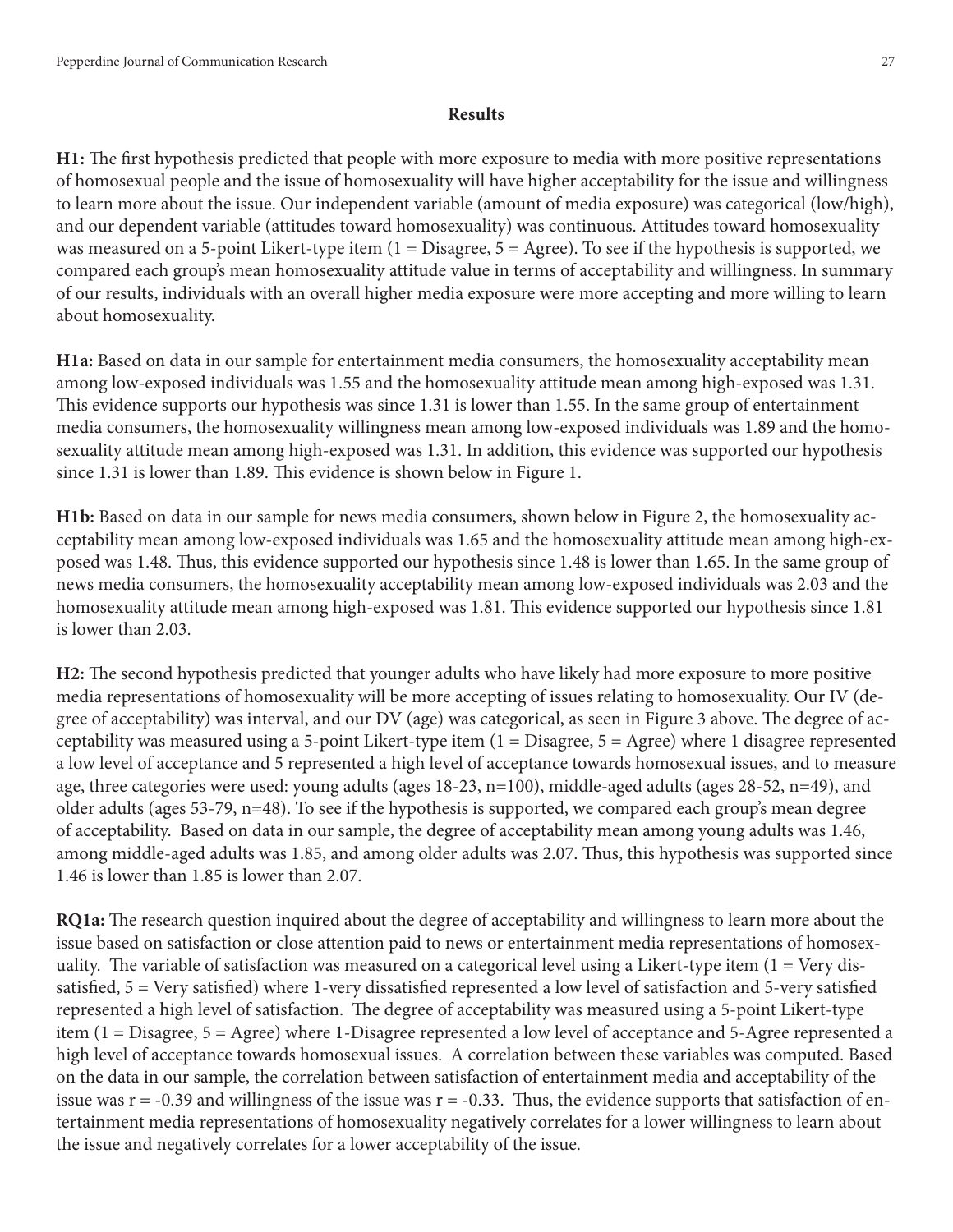**RQ1b:** In addition, The variable of following news coverage was measured on a categorical level using a Likerttype item (1 = Never, 5 = A lot) where 1-never represented a low level of following coverage and 5-a lot represented a high level of following coverage. The degree of acceptability was measured using a 5-point Likert-type item (1 = Disagree, 5 = Agree) where 1-disagree represented a low level of acceptance and 5 represented a high level of acceptance towards homosexual issues. In addition, the correlation between following news media and acceptability of the issue was  $r = -0.21$  and willingness of the issue was  $r = 0.86$ . Thus, the evidence supports that close attention to factual news based media representations of homosexuality correlates with a greater willingness to learn about the issue but correlates negatively with an acceptability of the issue.

# **Discussion**

The findings of this study support the claim that media is a significant influence on attitudes about many diferent aspects of life but primarily the practice of homosexuality as we analyzed. As homosexuality has become a growing commonality, the representations of their community in the media also became increasingly important, catalyzing a need for research on its effects.

Our fndings in Hypothesis 1a and b regarding attitudes in response to entertainment and news media exposure correlate with fndings from Bond and Compton (2015) and Armstrong (2014), who said that a greater exposure to positive homosexual media will lead to more positive attitudes towards the subject among audience members. The truth in this finding stems from the amount of increased positivity presented in the media in recent years, as observed by Portwood (2016). In both cases overall, more media exposure in general lead to more positive attitudes in the breakdown of both the acceptability and willingness scales.

By getting a solid sample size of three diferent age categories, the survey accounted for the demographics and opinions of a variety of people accurately representative of those who engage in the entertainment shows and news story examples provided in the questions. The findings correlate with those of Anderson and Fetner (2008) who claimed that once opinions are formed in early adulthood, they are not likely to change. However, due to the recent increase in homosexual media as observed by Portwood (2016), the opinions of younger generations have been formed to be more accepting of homosexual media. Media outlets or future researchers could take this information and use it to target a specifc age group should they want to appeal to or study attitudes toward homosexuality knowing where they stand now based on age alone.

When comparing entertainment to news media in their portrayal of homosexual topics on the attitudes of viewers, results pointed to news media as provoking a much greater willingness to learn than entertainment media while entertainment media produced slightly more acceptability among participants. However, the review of literature focused primarily on the idea that entertainment media would provoke greater acceptance and willingness because of the life-like portrayals of homosexuals and their incorporation into society with heterosexuals and not news media because of the harsh history of news publication toward homosexuals and the concrete, conflict based nature of news stories. The literature review pointed to the research done by Gehrau, Bruggemann and Handrup (2016) which found that entertainment media portraying the homosexual community as entertaining and humorous would drive viewers to be more involved with and engrossed in them and their situation. This was connected with the Gibson (2003) study that concluded the news media's failure to portray homosexuals functioning as real people in anything other than confict or health related stories. In contrast, results showed that news-minded individuals were instead more information seeking and therefore willing to learn more about the issues presented than those entertainment-minded who were intaking media solely for a pleasurable experience. However, because acceptability on the news media attitude scale was not nearly as high as willingness and individuals who report frequently following news would be considered informatively inclined despite the topic of the story, conclusions cannot be drawn to assume that a high willingness but low acceptability would lead to positive attitudes about homosexuality. Therefore it seems that the entertainment media content was the most contributive to producing positive attitudes about homosexuality through the more consistent positive correlation on the acceptability and willingness scale.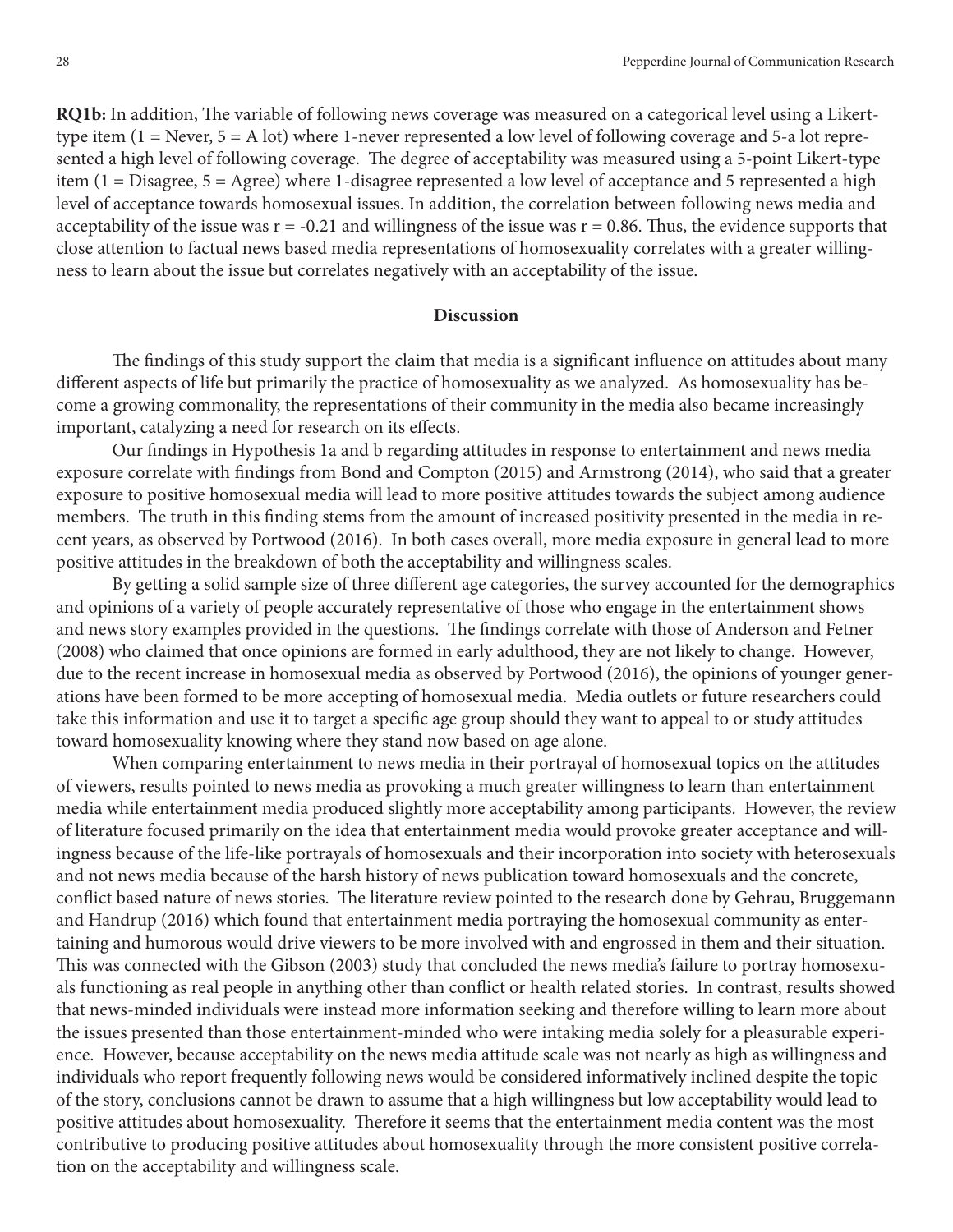There are limitations to this study that suggest additional analyses are warranted. To make the study stronger, in-depth interviews could have been conducted, refecting more of a qualitative approach in order to get a deeper understanding as to why participants responded to the survey questions the way they did and to avoid any wording confusion some questions may have caused. In addition, a diferent approach could have been taken to the survey in terms of scale set-up, producing instead a 4-point Likert-type scale to force participants to polarize their answers to avoid any comfortability in selecting neutral answers like some of the results showed. A change in the choice of entertainment media television shows and news media story examples we presented on the survey could have slightly altered results or allowed more individuals to be categorized as receiving high media exposure, although the choices did cover a solid variety that helped lead to the current findings. Changing the demographic lens used is another possibility, offering a question on the survey regarding sexual orientation of participants which would have been used as another tool to analyze viewer variables, comparing results of those who identifed as LGBTQ and heterosexual.

Moving forward with application, this study incorporated plenty of previous research to support the fndings while generating enough new results to be applied to future research. Conducting research and drawing new conclusions are not only important now but will continue to grow in signifcance as homosexuality and other forms of diversity grow in American mainstream media and create a demand to do so.

# **References**

- Aarons, L., & Murphy, S. T. (2000). "Lesbians and homosexuals in the newsroom: 10 years later." A report from the Annenberg School for Communication, University of Southern California.
- Alwood, E. (1996). Straight news. New York: Columbia University Press.
- Andersen, R., & Fetner, T. (2008). Cohort diferences in tolerance of homosexuality. *Public Opinion Quarterly, 72*(2), 311-330.
- Anderson, K. (2015, April 16). Data shows homosexuals hugely overrepresented on the big screen, but GLAAD says it's still not enough. Retrieved from https://www.lifesitenews.com/news/data-shows-homosexuals-hugely-overrepresented-on-the-big-screen-but-glaad-s
- Bennett, L. (1998). The perpetuation of prejudice in reporting on homosexuals and lesbians: Time and Newsweek, the frst ffy years. Research paper R-21. Cambridge, MA: Harvard University John F. Kennedy School of Government, Joan Shorenstein Center for Press, Politics and Public Policy.
- Bond, B. J., & Compton, B. L. (2015). Homosexual on-screen: The relationship between exposure to homosexual characters on television and heterosexual audiences' endorsement of homosexual equality. *Journal Of Broadcasting & Electronic Media, 59*(4), 717-732.
- Calzo, J. P., & Ward, L. M. (2009). Media exposure and viewers' attitudes toward homosexuality: Evidence for mainstreaming or resonance?. *Journal of Broadcasting & Electronic Media, 53*(2), 280-299.
- Fisher, D. A., Hill, D. L., Grube, J. W., & Gruber, E. L. (2007). Homosexual, lesbian, and bisexual content on television. *Journal of Homosexuality, 52*(3-4), 167-188.
- Gehrau, V., Brüggemann, T., & Handrup, J. (2016). Media and occupational aspirations: The effect of television on career aspirations of adolescents. *Journal of Broadcasting & Electronic Media, 60*(3), 465-483.
- Gibson, R. (2003). Coverage of homosexuals and lesbians in newspaper lifestyle sections: A content analysis. Conference Papers – International Communication Association, 1-22.
- GLAAD. (2016). Where we are on TV. Retrieved from http://glaad.org/fles/WWAT/WWAT\_ GLAAD\_2016-2017.pdf
- Landau, J. (2009). Straightening out (the politics of) same-sex parenting: Representing homosexual families in US print news stories and photographs. *Critical Studies In Media Communication, 26*(1), 80-100.
- Matthes, J., & Kohring, M. (2008). The content analysis of media frames: Toward improving reliability and validity. *Journal Of Communication, 58*(2), 258-279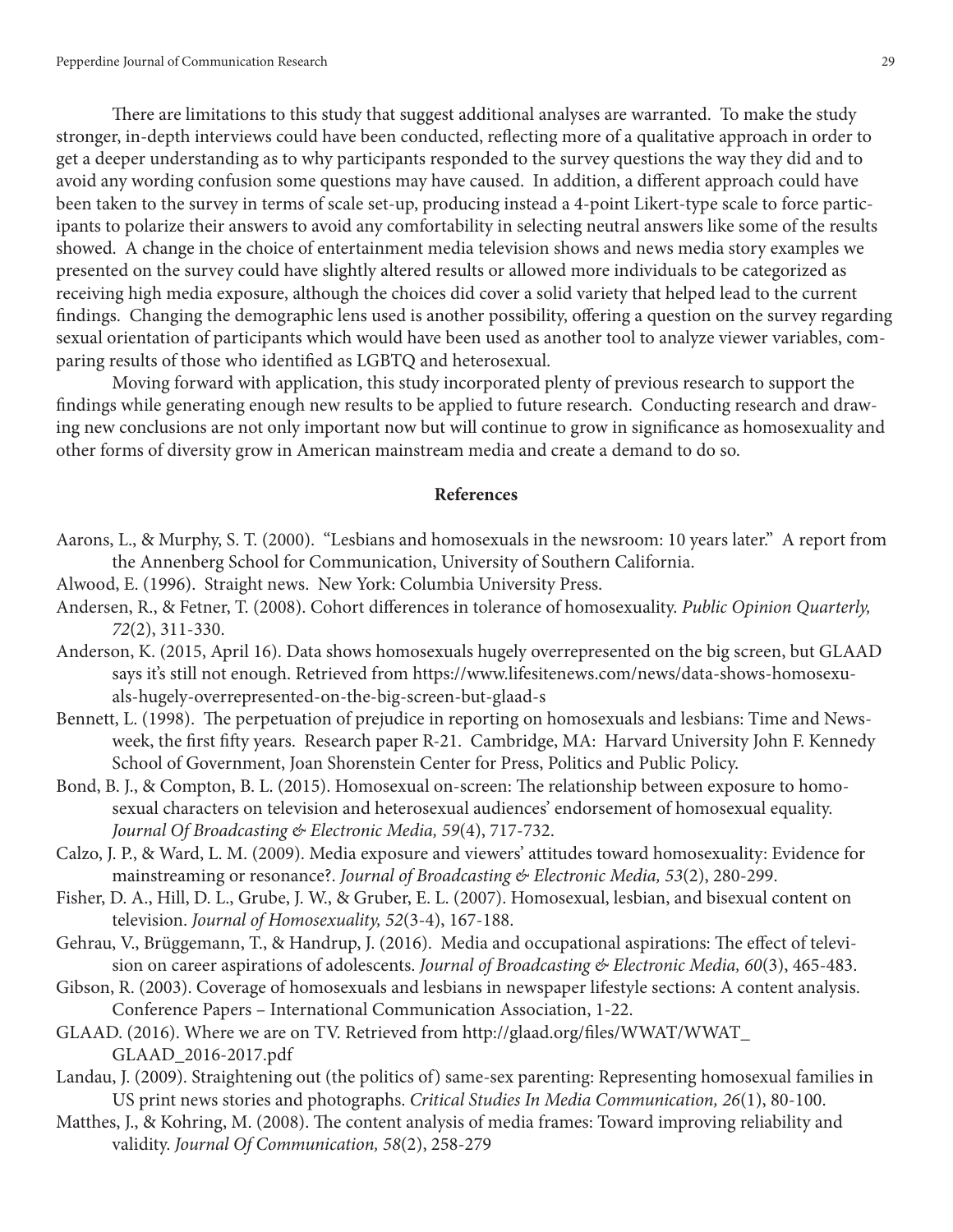- Morgan, M., Shanahan, J., & Signorielli, N. (2015). Yesterday's new cultivation, tomorrow. *Mass Communication & Society, 18*(5), 674-699.
- Potter, W. J. (2014). A critical analysis of Cultivation Theory. *Journal Of Communication*, 64(6), 1015-1036
- Portwood, J. (2016, July 25). 'Looking': Saying goodbye to HBO's stellar homosexual drama. Retrieved from http://www.rollingstone.com/tv/features/looking-saying-goodbye-to-hbos-stellar-homosexual-dra ma-w430702
- Rimal, R. N., Chung, A. H., & Dhungana, N. (2015). Media as educator, media as disruptor: Conceptualizing the role of social context in media efects. *Journal of Communication, 65*(5), 863-887.
- Rodriguez, N. S., & Blumell, L. (2014). What a year! The framing of marriage equality through media's selected sources in 2013. *Journal Of Communication Inquiry, 38*(4), 341-359.
- Scheufele, D. A. (1999). Framing as a theory of media efects. *Journal Of Communication, 49*, 103-122.
- Schnabel, L. (2016). Gender and homosexuality attitudes across religious groups from the 1970s to 2014: Similarity, distinction, and adaptation. *Social Science Research*, 5531-47.
- Sharpe, S. (2002). 'It's just really hard to come to terms with': Young people's views on homosexuality. *Sex Education, 2*(3), 263-277.
- Turcotte, J., York, C., Irving, J., Scholl, R. M., & Pingree, R. J. (2015). News recommendations from social media opinion leaders: Efects on media trust and information seeking. *Journal of Computer-Mediated Communication, 20*(5), 520-535.

Whitley, B. (2001). Gender-role variables and attitudes toward homosexuality. *Sex Roles, 45*(11/12), 691-721.



# **Appendix A**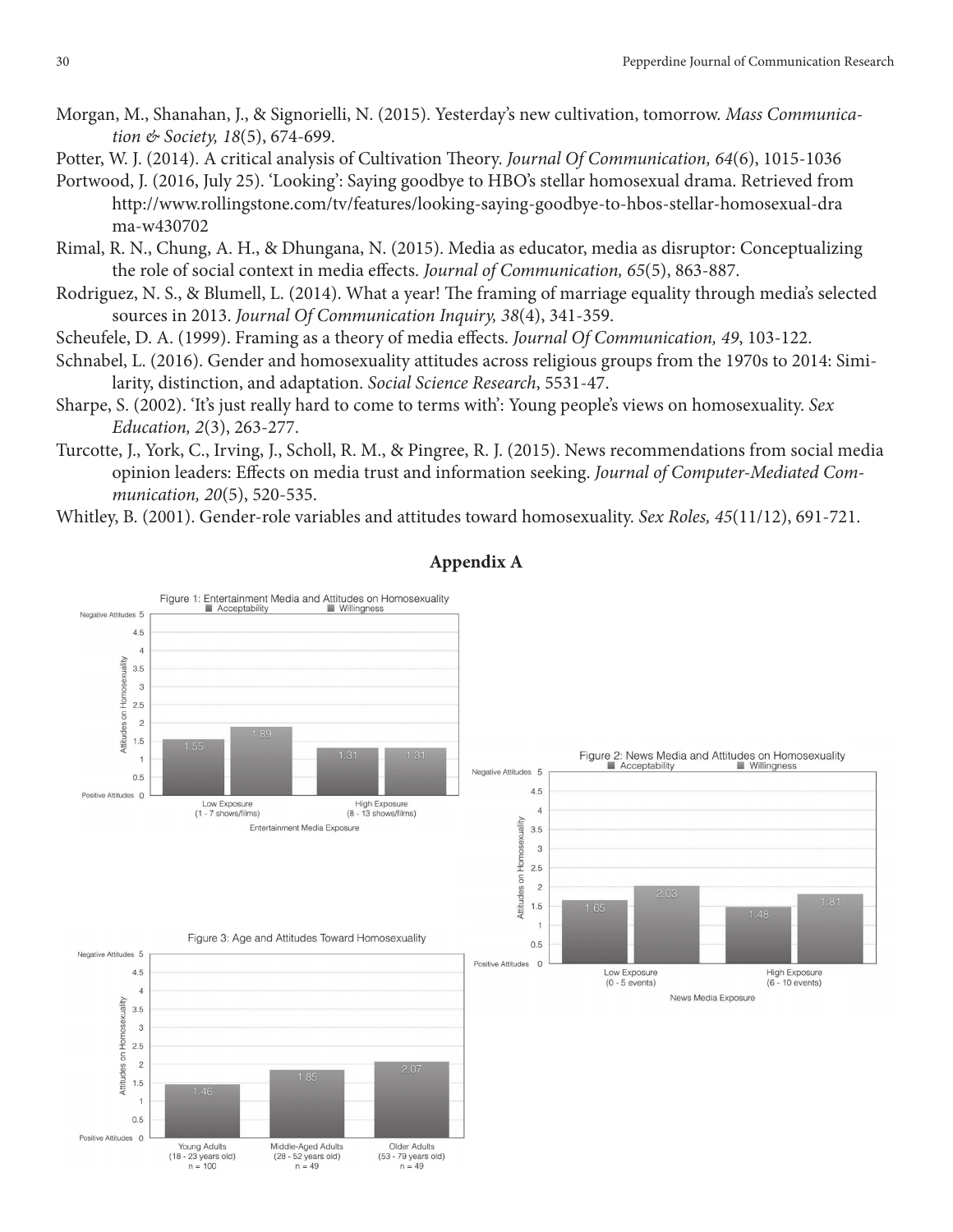# **Appendix B**

1. You are being asked to participate in study about how media exposure infuences attitudes about social issues. This survey should take no longer than 10 minutes to complete. Your responses are completely anonymous (i.e., your name is not being collected so your responses cannot be connected to you in any way). You may only complete the survey once. This study is also completely voluntary. If you have any questions or concerns, please contact Jennevieve Fong (jennevieve.fong@peppperdine.edu), Gabby Gonta (gabrielle.gonta@pepperdine.edu), Claire Fagin (madison.fagin@pepperdine.edu), and Shannon Hansen (shannon.hansen@pepperdine.edu). If you consent to participate in this study, please begin the survey now.

A. Yes, I am 18 years old or older and agree to participate

B. No, I do not wish to participate

2. On average, how much time do you spend on the following media everyday?

Television / Magazines / Newspapers / Internet / Social Media Platforms

1 Never

2 Less than 1 hour

3 1 to 2 hours

4 3 to 4 hours

5 More than 5 hours

3. How ofen do you engage with entertainment media platforms (including non-factual television programs and flms)?

1 Never

- 2 Rarely
- 3 Sometimes
- 4 Very Ofen
- 5 Always

4. How ofen do you engage with news media platforms (including factual news broadcast, online articles, or newspapers)?

- 1 Never
- 2 Rarely
- 3 Sometimes
- 4 Very Ofen
- 5 Always

5. Have you watching the following television programs or flms? (Yes or No)

*Orange is the New Black* / *Modern Family* / *Glee* / T*e L Word* / *Will & Grace* / *Brokeback Mountain* / *Paris is Burning* / *But I'm a Cheerleader* / T*e Kids are Alright* / *Milk* / *Pretty Little Liars* / *90210* / T*e Perks of Being a Wall*f*ower* / *Best in Show* / *Adam & Steve* / *Faking It*

6. How satisfed were you with these television programs or flms as a form of entertainment? (If you have not seen these television programs or flms, choose the N/A option)

1 Very Dissatisfed

- 2 Dissatisfed
- 3 Neutral
- 4 Satisfed
- 5 Very Satisfed
- 6 N/A

7. Which news platform do you use **the most** to access information?

- A. Broadcast Television
- B. Print Newspapers
- C. Online News Articles
- D. Other (please specify)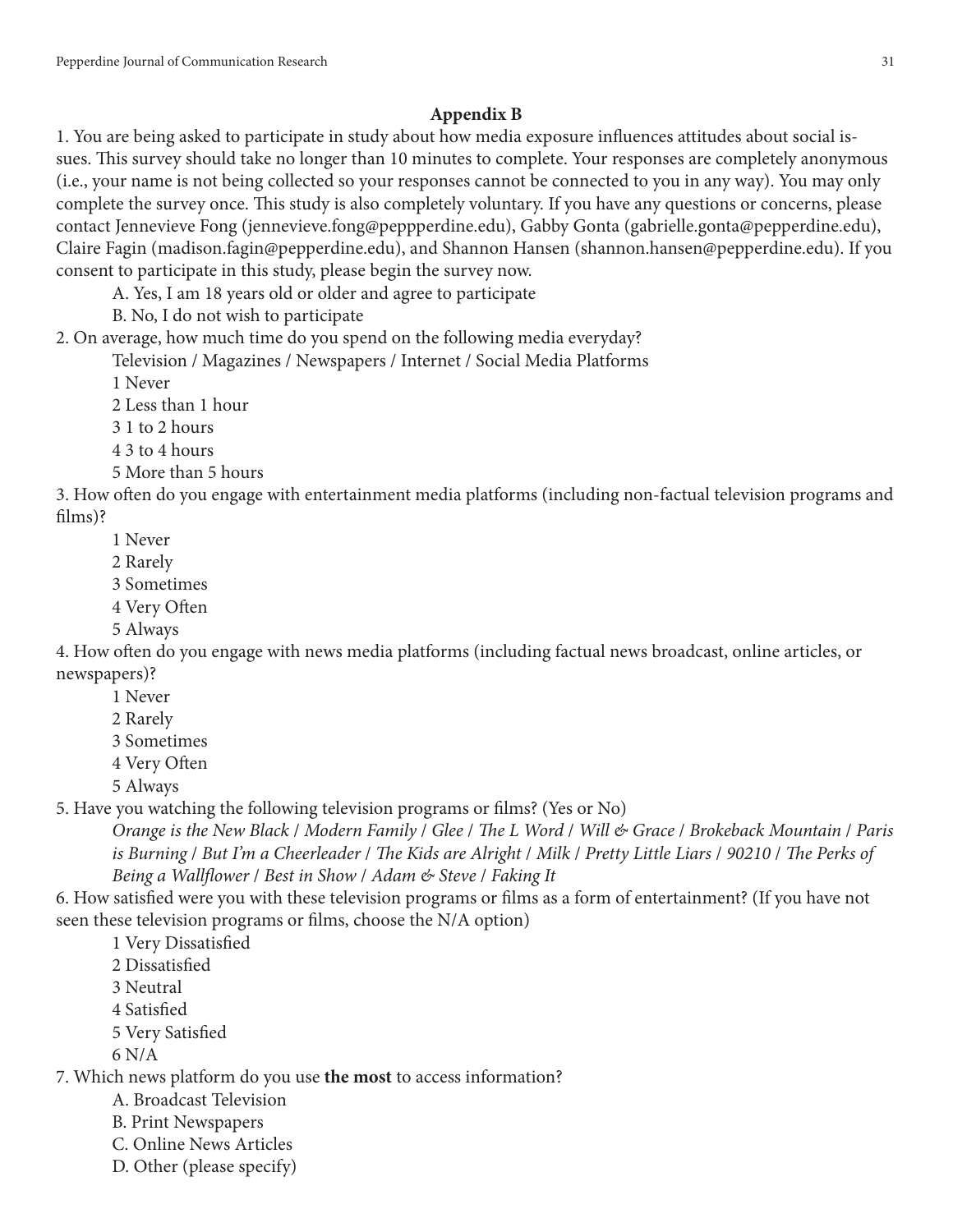8. How often are you exposed to issues and events about gay rights and homosexuality in the news media?

- 1 Never
- 2 Not Ofen
- 3 Sometimes
- 4 Ofen
- 5 Very Ofen

9. Were you exposed to coverage for these current events in the news? (No or Yes)

US Olympic gold medal winner Bruce Jenner reveals that she is now Caitlyn Jenner and will live as a woman.

President Barack Obama announces the designation of the frst national monument to lesbian, gay, bisexual and transgender (LGBT) rights.

Boy Scouts of America president announces that the national executive board removes the restriction on openly gay leaders and employees.

The Supreme Court rules that states cannot ban same-sex marriage.

Secretary of Defense announces that the Military Equal Opportunity policy will now include gay and lesbian military members.

"Don't Ask, Don't Tell" is repealed, ending a ban on gay men and lesbians from serving openly in the military.

A symbol of pride and hope for the LGBT community, the frst rainbow fag is stitched together.

The number of openly out athletes competing in the summer 2016 Olympic Games in Rio de Janeiro doubles from those in London 2012.

Tammy Baldwin becomes the frst openly gay politician elected to the US Senate.

The US Supreme Court rules that legally married same-sex couples are entitled to federal benefits (United States v. Windsor).

10. How much did you follow news coverage for the following issues and events?

- 1 Never
- 2 A Little
- 3 Somewhat
- 4 Ofen
- 5 A lot

Now, please respond to the following statements about gay rights and homosexuality.

| 11. I would not want to have a homosexual friend        | 13. I won't associate with known homosexuals if I can |
|---------------------------------------------------------|-------------------------------------------------------|
| 1 Disagree                                              | help it                                               |
| 2 Slightly Disagree                                     | 1 Disagree                                            |
| 3 Neutral                                               | 2 Slightly Disagree                                   |
| 4 Slightly Agree                                        | 3 Neutral                                             |
| 5 Agree                                                 | 4 Slightly Agree                                      |
| 12. I would look for a new place to live if I found out | 5 Agree                                               |
| that my roommate is gay                                 | 14. Homosexuality is a mental illness                 |
| 1 Disagree                                              | 1 Disagree                                            |
| 2 Slightly Disagree                                     | 2 Slightly Disagree                                   |
| 3 Neutral                                               | 3 Neutral                                             |
| 4 Slightly Agree                                        | 4 Slightly Agree                                      |
| 5 Agree                                                 | 5 Agree                                               |
|                                                         |                                                       |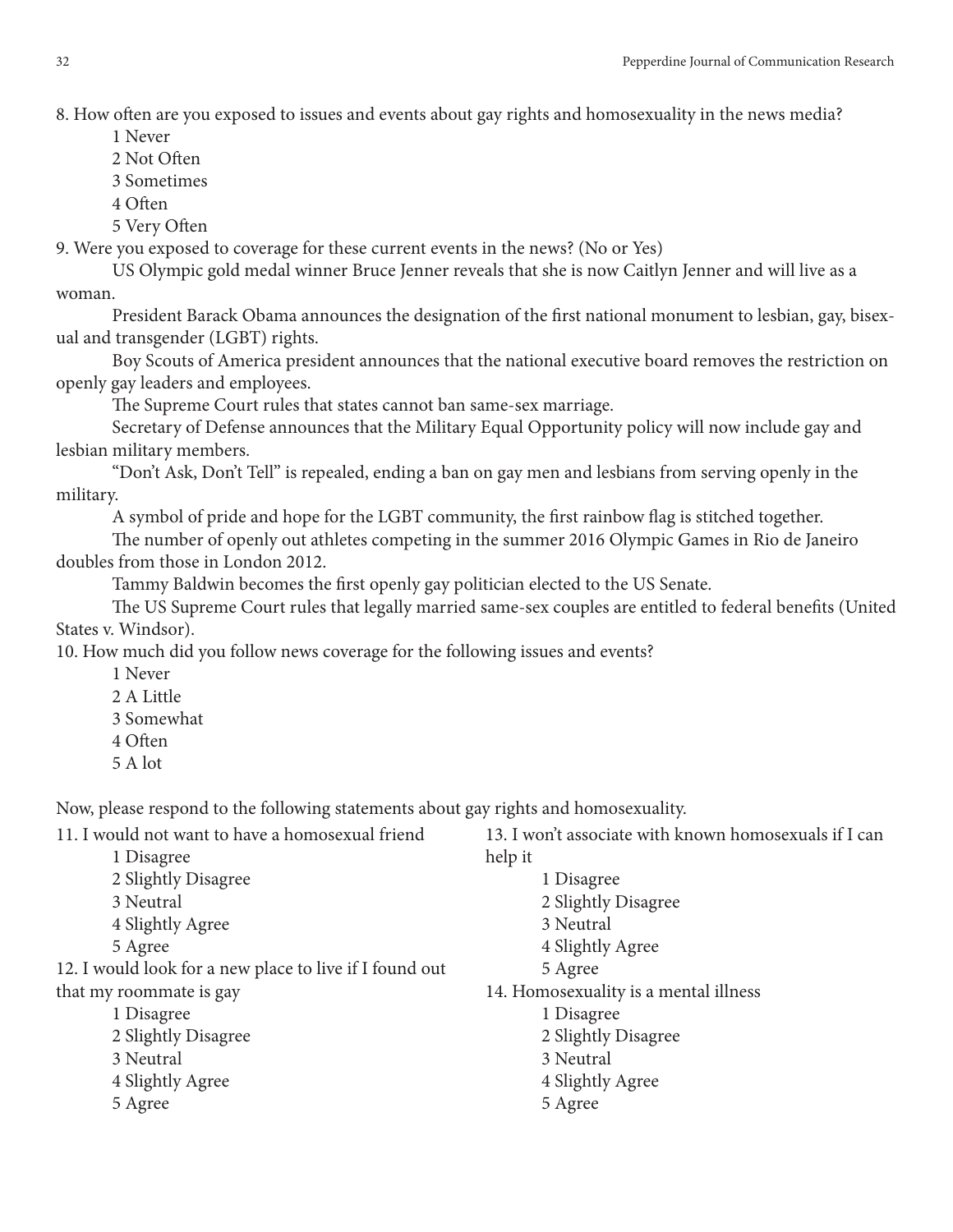- 15. I would be afraid for my child to have a homosexual teacher
	- 1 Disagree
	- 2 Slightly Disagree
	- 3 Neutral
	- 4 Slightly Agree
	- 5 Agree

16. Gays dislike members of the opposite sex

- 1 Disagree
- 2 Slightly Disagree
- 3 Neutral
- 4 Slightly Agree
- 5 Agree

17. I fnd the thought of homosexual acts disgusting 1 Disagree

- 2 Slightly Disagree
- 3 Neutral
- 4 Slightly Agree
- 5 Agree

18. Homosexuals are more likely to commit deviant sexual acts, such as child molestation, rape, and voyeurism (Peeping Toms), than are heterosexuals

- 1 Disagree
- 2 Slightly Disagree
- 3 Neutral
- 4 Slightly Agree
- 5 Agree

19. Homosexuals should be kept separate from the rest of society (i.e., separate housing, restricted employment)

1 Disagree

- 2 Slightly Disagree
- 3 Neutral
- 4 Slightly Agree
- 5 Agree

20. Two individual of the same sex holding hands or displaying afection in public is revolting

1 Disagree

- 2 Slightly Disagree
- 3 Neutral
- 4 Slightly Agree
- 5 Agree

21. The love between two males or two females is quite diferent from the love between two persons of the opposite sex

- 1 Disagree
- 2 Slightly Disagree
- 3 Neutral
- 4 Slightly Agree
- 5 Agree

22. I see the gay movement as a negative thing 1 Disagree 2 Slightly Disagree 3 Neutral 4 Slightly Agree 5 Agree 23. Homosexuality, as far as I'm concerned, is sinful 1 Disagree 2 Slightly Disagree 3 Neutral 4 Slightly Agree 5 Agree 24. I would not want to be employed by a homosexual 1 Disagree 2 Slightly Disagree 3 Neutral 4 Slightly Agree 5 Agree 25. Homosexuals should be forced to have psychological treatment 1 Disagree 2 Slightly Disagree 3 Neutral 4 Slightly Agree 5 Agree 26. I do not have a desire to learn more about local and national resources to support LGBTQ people 1 Disagree 2 Slightly Disagree 3 Neutral 4 Slightly Agree 5 Agree 27. I do not have a desire to learn more about the challenges LGBTQ people face 1 Disagree 2 Slightly Disagree 3 Neutral 4 Slightly Agree 5 Agree 28. I do not have a desire to know more about samesex marriage law 1 Disagree 2 Slightly Disagree 3 Neutral 4 Slightly Agree 5 Agree